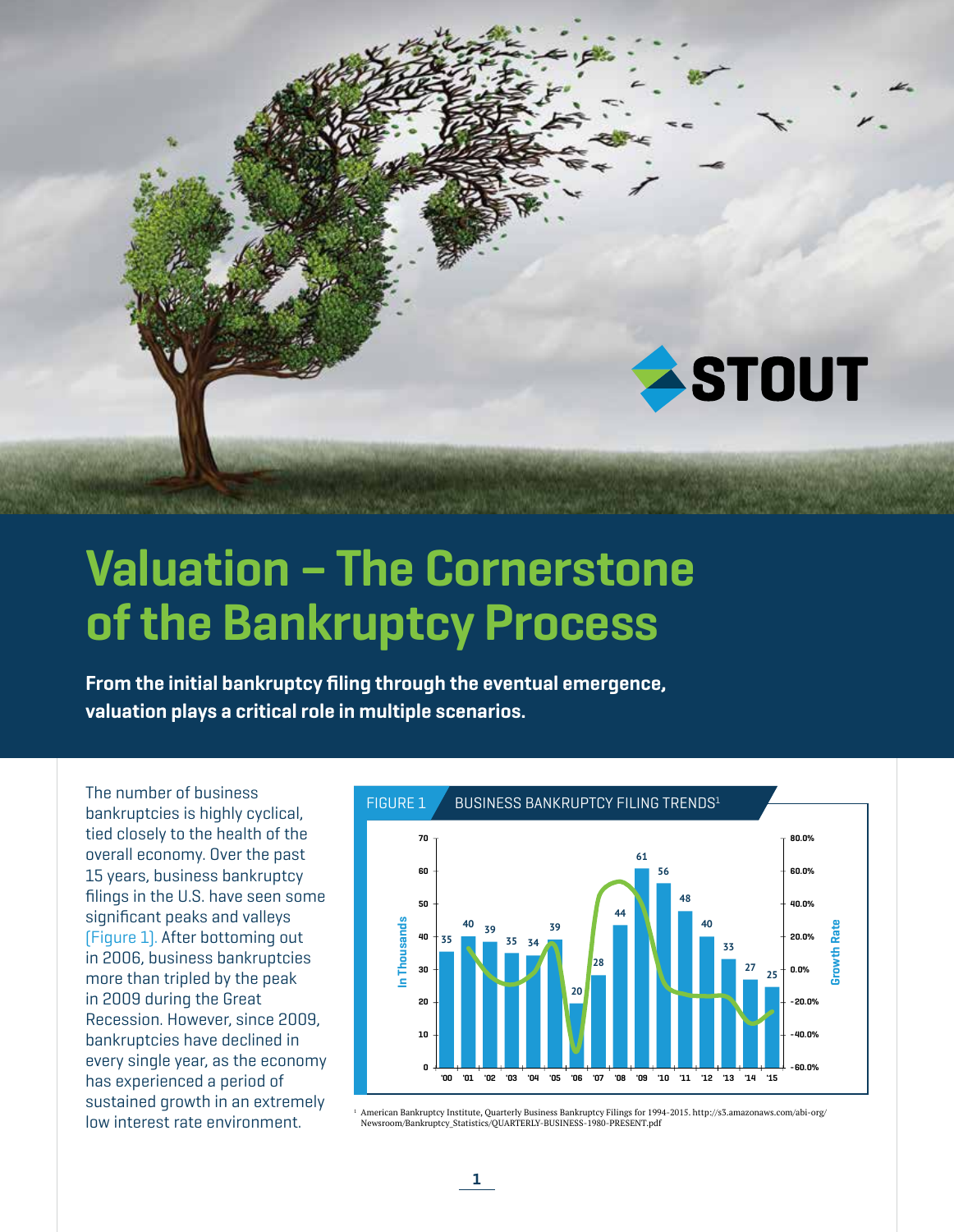A bankruptcy case begins with the filing of a petition, which can be either voluntary or involuntary. Depending on the status of the filing company (i.e., the debtor), the petition is filed under either Chapter 7 or Chapter 11 of the Bankruptcy Code (the "Code"). A company typically elects to file for bankruptcy under Chapter 7 of the Code when continued business operations cannot be supported by the income the company is generating. If a company elects to file a Chapter 7 bankruptcy petition, a trustee is appointed, and the debtor then discontinues its operations and all assets are liquidated on an orderly basis. The proceeds from this liquidation are then distributed to the claimholders and creditors in order of priority. If a company chooses to file bankruptcy under Chapter 11 of the Code, then the debtor is allowed to attempt to reorganize the business and continue operations. The filing of a Chapter 11 bankruptcy creates an "estate," and all of the debtor's assets become the property of that estate. The filing company is permitted to retain and use the property of the estate as a "debtor in possession."

Throughout the entire bankruptcy process, the practical and strategic implications of valuation play key roles. Every constituent to the bankruptcy will make decisions based on the value of the debtor and its assets. There are specific situations whereby valuation issues are of critical importance – from the filing of a petition under Chapter 11 through the subject debtor's eventual emergence. Some of the most critical areas include: adequate protection; claims determination; plan confirmation; and recovery actions.

#### Adequate Protection

When a company files for bankruptcy, the bankruptcy petition automatically enjoins all creditor activity and operates as a stay. This automatic stay prevents creditors with liens from enforcing them. In order for a secured creditor to repossess its collateral, the creditor must bring forward a motion for relief from the stay. Under Section 362(d)(2) of the Code, the bankruptcy court will grant relief from the stay if: (i) the debtor does not have equity in the property; and (ii) the property is not necessary to an effective reorganization. In deciding whether to give the creditor relief from the automatic stay, the court must weigh the danger to interests of creditors against the necessity of the property to the debtor's reorganization. While the second item is somewhat subjective and up to the decision of the judge (i.e., how necessary the property is), the determination of whether the debtor has equity in the property is clearly an area where a valuation expert can provide testimony as to the value of the asset relative to the associated lien.

If the previous argument fails, the creditor can still ask for relief by arguing that it is not adequately protected. Under Section 362(d)(1) of the Code, the lack of adequate protection for a creditor's property interest is cause for granting relief from the automatic stay. In order to assess this, the current value of the collateral securing a creditor's lien must be determined by a valuation expert. In addition to determining the current value of the collateral, it is important to determine the extent to which the collateral has recently declined in value or will likely decline in value in the future. In addressing the valuation issues in this regard, a going concern premise of value, as opposed to a liquidation premise of value, is typically assumed, unless the business is not expected to

reorganize.2 Depending on the facts and circumstances of each situation, all traditional valuation methods (i.e., the income, market, and asset approaches) should be considered.

Once the applicable assets have been valued, the value of the collateral in excess of the creditor's lien can be determined. This excess value is sometimes called an equity cushion. However, this term may be misleading, as the creditor's position does not entitle it to any portion of value above and beyond the amount of the lien. In addition, it may not truly be an equity cushion, as there could still be junior creditors that have a further claim on the asset(s). Thus, it may be more appropriate to think of this excess value as a value cushion rather than an equity cushion. Although the determination as to whether a creditor is adequately protected is largely based on the facts and circumstances of each case, the following general guidelines are often cited in court decisions:3

- $\blacktriangle$  If the value cushion is greater than 20%, the creditor's lien is adequately protected.
- $\blacktriangle$  If the value cushion is between 11% and 20%, the determination of adequate protection will be based on the specific facts and circumstances of the case (e.g., trends in value indications and projections regarding the subject market).
- $\blacktriangle$  If the value cushion is below 11%, the creditor's lien is not adequately protected.

In a situation where the debtor's collateral does not adequately protect the creditor's lien, the debtor may provide adequate protection by other means. One option is for the debtor to make periodic

 $^2$  Newton, Grant W., Paul N. Shields, and James F. Hart, Business Valuation in Bankruptcy: A Nonauthoritative Guide, American Institute of Certified Public Accountants, 2002. 3 *In re McKilips*, 81 B.R. 545 Bankr. N.D. Ill. (1987).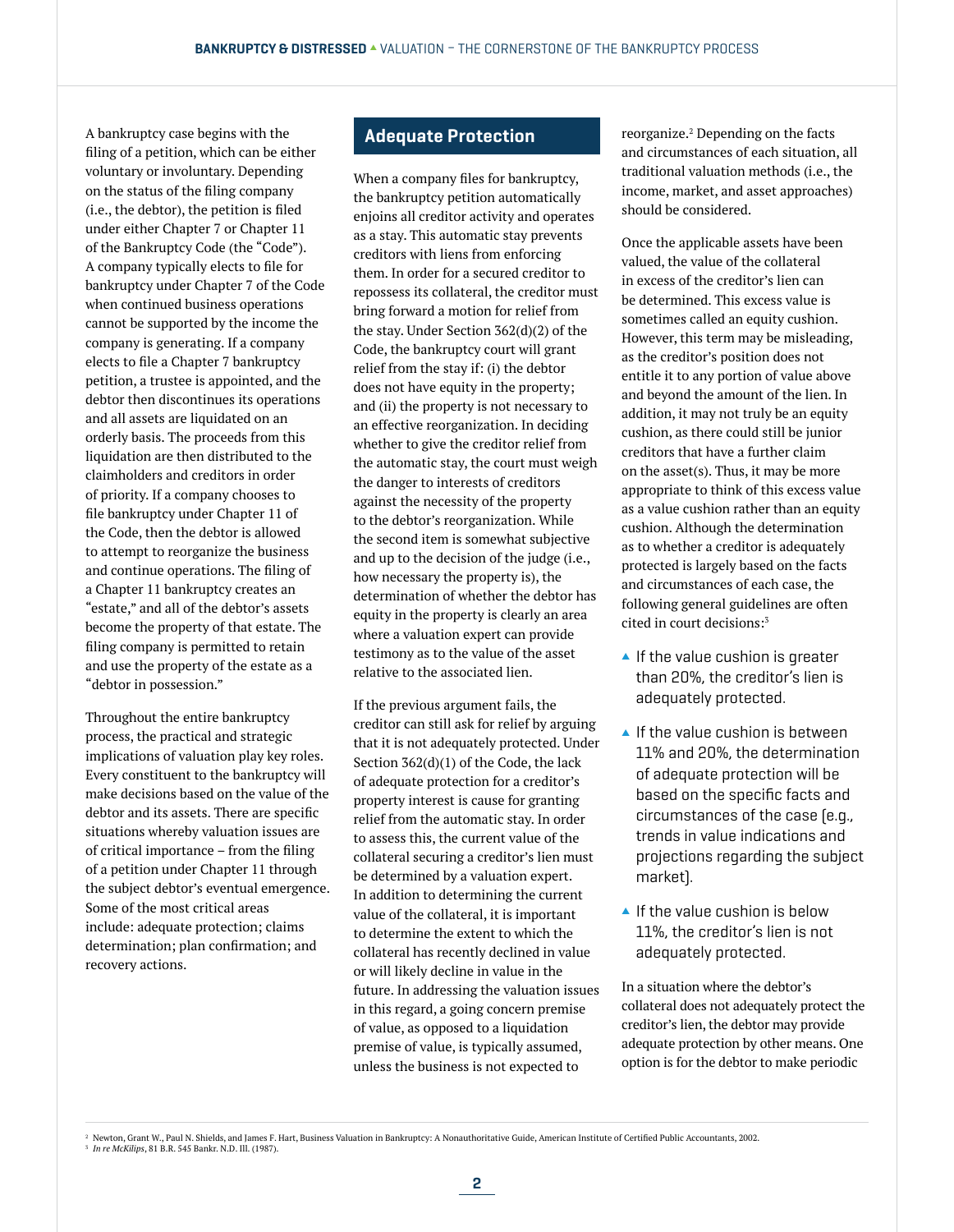payments to the creditor equal to the expected depreciation in value of the collateral securing the creditor's position. Alternatively, the debtor may grant the creditor an additional lien on other unencumbered property.

The determination of the existence of adequate protection, as well as the remedy if adequate protection does not exist, is an area where a valuation expert is critical to the process for the various stakeholders in a bankruptcy.

## Claims Determination

In the event a creditor's secured claim is not adequately protected and lacks a value cushion (i.e., it is undersecured), Section 506(a) of the Code creates a process of bifurcating the total allowed claim into a secured portion and an unsecured portion. Specifically, when the value of the collateral is not sufficient to pay the entire secured claim, a creditor is seen as having two claims: (i) a secured claim to the extent of the collateral value; and (ii) an unsecured claim to the extent of the claim that exceeds the collateral value.

As an alternative to the bifurcation of claims, a creditor may choose to have its entire claim treated as a secured claim by making an election under Section 1111(b) of the Code. If a Section 1111(b) election is made, the creditor forgoes any recourse that it may have as an unsecured creditor for the value of its claim in excess of the value of the collateral, and the creditor is treated as holding a secured claim for the full allowed claim. In other words, under Section 1111(b), an undersecured creditor may elect to have its entire claim treated as a nonrecourse secured claim, thereby foregoing any unsecured deficiency claim. It should be noted that this election is not an option for a creditor with a lien that is determined to have "inconsequential value" in a

Depending on the situation, it may be beneficial for either a debtor or a creditor to call a Section 506(a) hearing at some point during the bankruptcy process.

hearing under Section 506(a) of the Code. In addition, this election is not available in a situation whereby a debtor sells its assets pursuant to a Section 363 sale.

Depending on the situation, it may be beneficial for either a debtor or a creditor to call a Section 506(a) hearing at some point during the bankruptcy process. The debtor may call for this hearing in order to present the court with evidence supporting the "inconsequential value" of a claim secured by collateral in order to make the Section 1111(b) election unavailable to a creditor. On the other hand, a creditor may call for this hearing to get more clarity with respect to the court's view of the value of the collateral so as to make a more informed decision with regard to whether or not to make a Section 1111(b) election. In either case, a valuation expert's opinion as to the value of the collateral at issue is a critical component of the hearing.

Section 1111(b) was originally enacted to protect the interests of secured creditors following the decision reached in *In re Pine Gate Associates, Ltd., 2 B.C.D. 1478 (Bankr. N.D. Ga. 1976)*. Pine Gate Associates (PGA) used loans from two lenders to construct an apartment complex. Both loans were nonrecourse loans and were secured by first priority mortgages on portions of the complex. In 1975, PGA filed for bankruptcy and proposed a plan of

reorganization whereby PGA would make a cash payment to the two lenders for the appraised value of their collateral (portions of the apartment buildings). As such, the lenders' secured claims were limited to the appraised value of their collateral, which was found to be less than the outstanding indebtedness owed by PGA. Despite contention from the lenders, the court held that the proposed treatment of the secured claims was sufficient and approved the plan of reorganization.

In effect, the decision approved a plan of reorganization whereby "a debtor could file bankruptcy proceedings during a period when real property values were depressed, propose to repay secured indebtedness only to the extent of the value of the collateral at that time, and preserve all potential future appreciation of that property solely for the benefit of the debtor."4 Under these terms, the secured creditor would bear all of the risk of undervaluation by the court. Section 1111(b) was, in essence, Congress' attempt to address the inequitable result that arose under the *Pine Gate* decision.

The class of creditors making a Section 1111(b) election retains full security interest in the underlying asset and has the right to receive payment in full over time for the face amount of its claims. However, not all of the possible valuation disputes go away by making such an election. Under a Section 1111(b) election, the present value of the payments to be received in satisfaction of the claim is required only to equal the value of the creditor's interest in the collateral as of the effective date of the plan of reorganization. The value of these deferred payments is largely dependent on an assessment of the appropriate market rate of return to use in the calculation of the present value equivalent of these cash flows, which often requires testimony from a valuation expert.

<sup>4</sup> *The 1111(b)(2) Election: A Primer*, BANKR. DEV. J. (Vol. 13, Winter 1996), Steven R. Haydon, Steven R. Owens, Thomas J. Salerno, and Craig D. Hansen.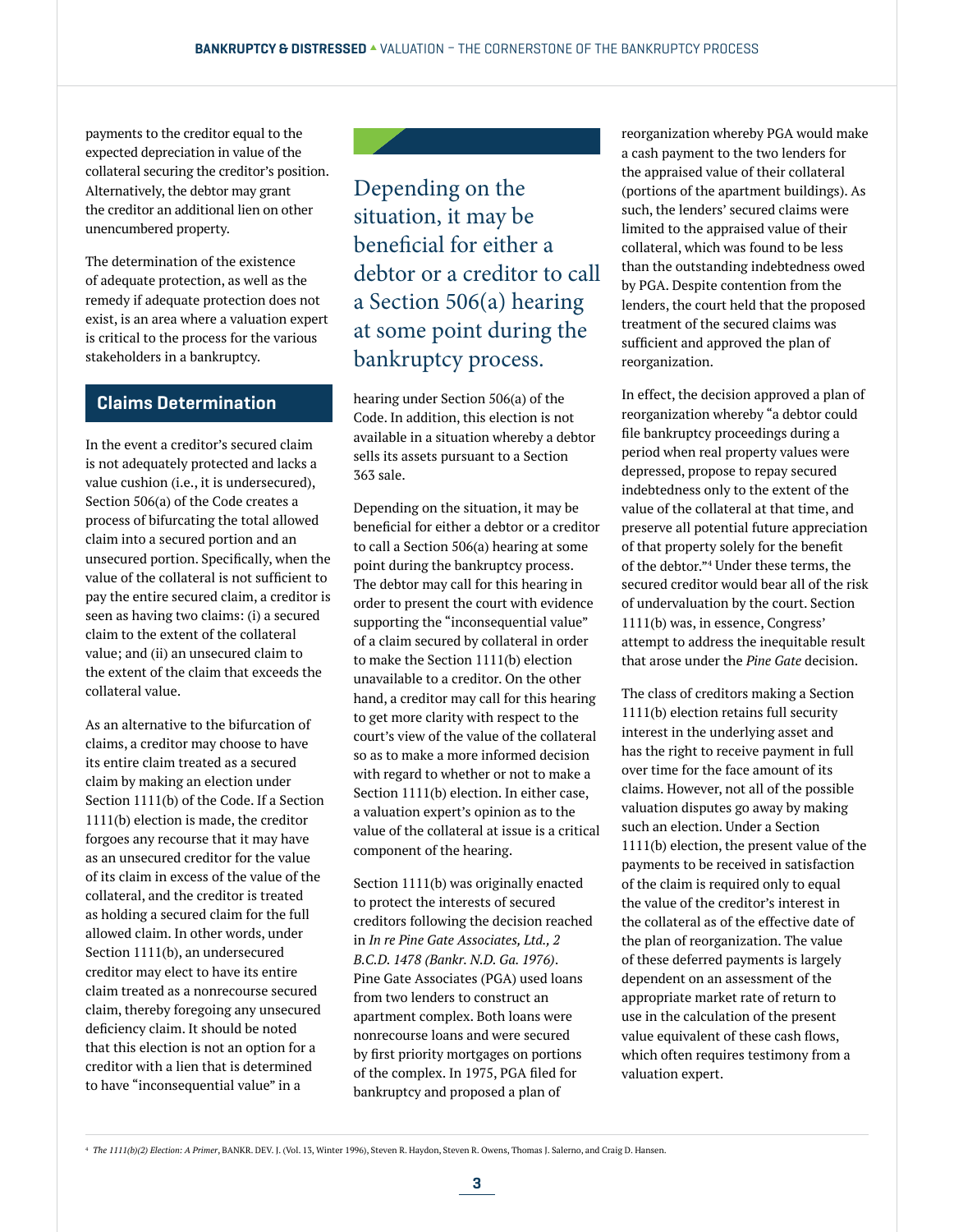A creditor typically considers making a Section 1111(b) election only when it believes that the collateral is being undervalued by the debtor and the expectation is that there will be little to no value available for the unsecured creditors. During periods of depressed real estate values, secured creditors may be more inclined to make a Section 1111(b) election with the goal of maintaining a security interest in an asset that has the potential to appreciate in value, compared with bifurcating the claim and accepting an unsecured claim for that portion of the total claim in excess of the current value of the collateral. A solid understanding of the current state of the real estate market relative to its prospects and the likely ranges of impairment for the unsecured class are required in order to properly assess whether a secured creditor should make a Section 1111(b) election.

Valuation is a critical part of the claims determination process. The value of the collateral securing a claim must be determined in order for both the debtor and the creditor(s) to make the best strategic decisions with respect to the elections available during the bankruptcy process, and, ultimately, to present evidence during plan confirmation hearings.

When determining the value of specific collateral, there are sometimes two different premises of value put forth that can lead to very different conclusions. One value premise is to determine the value of the collateral by assessing the amount a creditor would receive by reselling the collateral, net of any resale costs. The alternative premise is to determine the value of the collateral by assessing the amount a debtor would have to pay to replace the collateral, in which case, the resale costs are irrelevant. Either valuation approach may be more appropriate depending on the facts and circumstances of each case. In the *Associates Commercial Corp v. Rash* decision, the Supreme Court supported the latter of the two methods. However, some ambiguities in this decision have left room for other interpretations.<sup>5</sup>

## Plan Confirmation

In order for a company to emerge from Chapter 11 bankruptcy, a plan of reorganization must be submitted to the court and approved. Under Section 1121 of the Code, the debtor in possession initially has the exclusive right to file a proposed plan of reorganization, typically for a period of at least 120 days. A plan of reorganization places creditors and other interest holders into classes and states what each class will receive upon the company's emergence from bankruptcy.

A closely related topic to the valuation issues that arise during plan confirmation is whether the plan is feasible. The court does not want to approve a plan only to have the debtor re-file for bankruptcy shortly after emergence.

Valuation is an integral part of the plan confirmation process, from the original proposal, to negotiations, through plan confirmation. In order for a debtor (or any other constituent for that matter) to propose a plan, a reorganization value of the company must be determined. The reorganization value is the starting point to determine what each of the

stakeholders will receive when the debtor emerges from bankruptcy (i.e., it represents the business enterprise "pie" that needs to be divided fairly into "slices" for the various stakeholders). Various classes of secured and unsecured creditors, as well as equity holders, must review the proposed plan and vote for or against it. In order to make an informed decision, the creditors must know both the value of their collateral as well as the reorganization value of the company. In addition, it is also necessary to value any deferred payments or securities being offered to stakeholders in satisfaction of their claims. In many bankruptcy cases, valuation issues are a significant point of contention between the various stakeholders.

A closely related topic to the valuation issues that arise during plan confirmation is whether the plan is feasible. The court does not want to approve a plan only to have the debtor re-file for bankruptcy shortly after emergence. As such, in addition to valuation arguments, the various stakeholders will also present evidence – often by the same valuation expert – as to the feasibility of the proposed plan. Significant due diligence is completed with respect to a review of management's forecasts inherent in the plan, market trends, and the debtor's historical performance versus past projections. To the extent management's projections are divergent from industry sources or consensus estimates, it is imperative for the valuation expert to be able to bridge the gap to prove that the projections, on which the plan of reorganization is based, are realistic. Further, if management has historically had a poor track record of hitting projections, increased scrutiny is likely warranted, especially in situations when the same management team performs the same budgeting/forecasting process each year and consistently misses the actual financial performance at the same rate.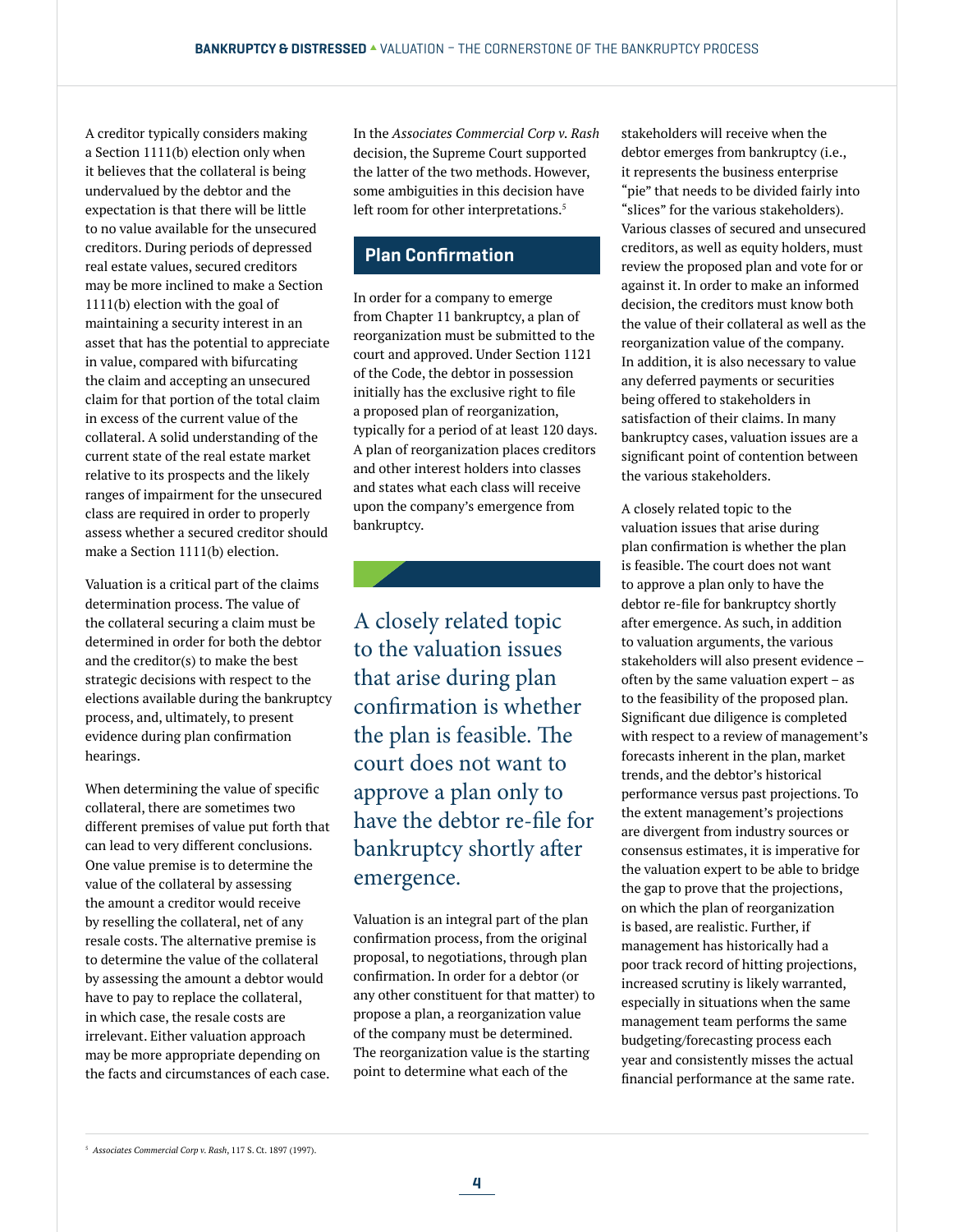Based on Section 1129 of the Code, if a dissenter votes against the plan, but the dissenter's class accepts the plan, the plan may still be confirmed assuming the "best interests" test is met. The best interests test states that the value to be received by a dissenter within an impaired class under a plan of reorganization must be equal to or greater than what the dissenter would have received if the debtor were liquidated in a Chapter 7 bankruptcy. If that test is not met, then a plan of reorganization cannot be confirmed, even if only one dissenter exists.

In order for a plan to be confirmable, when the cramdown rate has been properly estimated and applied, the value of the deferred cash payments will be equivalent to the value of the claim.

Another portion of Section 1129 of the Code describes the process of confirming a plan if an entire impaired class does not accept the reorganization plan (oftentimes described as a "cramdown"). If an impaired class does not accept the plan, then not only must the "best interests" test be met, but the plan must also: (i) be "fair and equitable" with respect to the dissenting class; and (ii) not "unfairly discriminate" against the dissenting class in favor of other classes. This rule requires that no class of creditors or equity holders can receive value through the reorganization until all classes that are senior have received full compensation of their claims. This concept is often referred

to as the "absolute priority rule." Given the ambiguity of the relevant conditions described in this section, as well as the determination of the total value of the assets that are to be distributed, it is very important for all stakeholders to have a very good understanding of the value of the assets and the company in question in order to make informed decisions and present reasonable, well-substantiated positions at a plan confirmation hearing.

It is not unusual for proposed plans to satisfy the claims of certain classes of creditors based on deferred payments over time. In order to calculate the value of such deferred payments, it is necessary to estimate an interest rate (sometimes referred to as a "discount rate") that properly reflects the economic characteristics (e.g., investment risk, duration, and time value of money) of the deferred cash payments during the expected timeline. In "cramdown" situations, this interest rate should be estimated using market evidence of relevant interest rates and investment rates of return on comparable assets or businesses. In order for a plan to be confirmable, when the cramdown rate has been properly estimated and applied, the value of the deferred cash payments will be equivalent to the value of the claim. The Code provides no specific guidance regarding how the cramdown rate should be determined. Over the years, bankruptcy courts have accepted a variety of methods for determining cramdown rates, and this disparate treatment has resulted in more than a fair amount of controversy and litigation.<sup>6</sup>

A court case in which the valuation of the debtor played an important role in the plan confirmation process is *In re Bush Industries*. 7 In this case, the debtor's plan proposed to cancel pre-petition equity holders, as the debtor concluded that the reorganization value of the

company was below the equity hurdle. The equity committee asserted that the value of the debtor was greater than the amount of outstanding claims, thus the equity of the company had value. Both the debtor and the creditor hired valuation experts to testify on their behalf. After reviewing each of the experts' testimony, the court ruled that the value of the company did not exceed the equity hurdle, and thus the prepetition equity could have no value upon emergence.

In addition to the valuations performed by the experts in *Bush*, other market evidence involving arm's length transactions was cited by the court in support of its opinion. For example, several creditors liquidated their prepetition positions at a discount, which implied that they accepted less than face value while holding a claim that was senior to the old equity holders. In addition, one of the secured creditors negotiated a deal with the other secured creditors whereby it was able to opt out of the plan. This creditor negotiated a deal whereby it elected not to participate in the plan and receive new stock in the reorganized company, but rather, to accept a dollar amount that was less than the face amount of its claim. These two market transactions whereby parties, which were senior to the old equity holders, accepted less than the face amount of their claims, buttressed the debtor's valuation conclusions presented at trial supporting a value below the equity hurdle.

## Recovery Actions

In the ordinary course of business, solvent, well-capitalized companies can transfer property and incur obligations as they choose, assuming that they are not restricted by credit agreements. However, when a company becomes

<sup>©</sup> Reference should be made to the decision in *Till v. SCS Credit Corp., 541 US 465, (2004)* for a suggested framework to apply in estimating an appropriate cramdown rate, often referred to as a "formula<br>© aproach." It is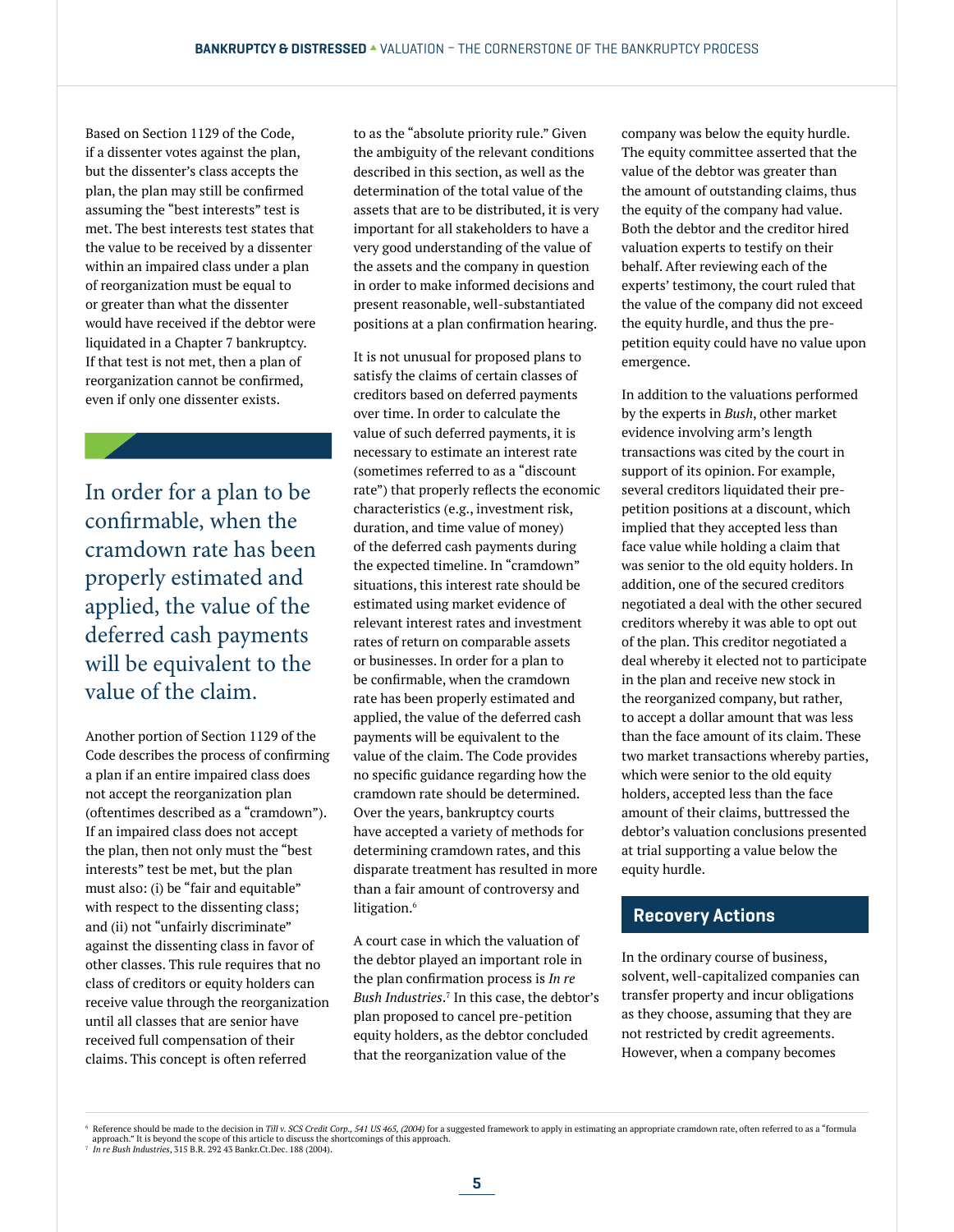insolvent or inadequately capitalized, the creditors have a stake in the company that is recognized by the Code and state law with regard to transfers of property and incurring obligations.

A debtor is granted broad powers under Section 547(b) of the Code to recover certain transfers made prior to the filing of a bankruptcy petition. In general, transfers of property 90 days prior to a bankruptcy filing for purposes of satisfying a debt are voidable. From a creditor's perspective, transfers may be voided when the debtor enters into a transaction with the intent to defraud a creditor. The solvency of the debtor is irrelevant under such circumstances.

The test for insolvency in a bankruptcy proceeding is virtually identical to the process undertaken for issuing a solvency opinion with respect to a contemporaneous transaction (i.e., it is effectively a retrospective solvency opinion). Under either scenario, if the company fails any of the three tests, it is determined to be insolvent.

Under Section 548 of the Code, if constructive fraud is found, a debtor is able to void any transfer of an interest in property, or any obligation incurred by the debtor, within two years of the date of the filing of a bankruptcy petition regardless of intent. Constructive fraud occurs when the debtor receives less than reasonably equivalent value in exchange for such transfer or obligation and is insolvent on the date of such transfer or becomes insolvent as a result of such transfer or obligation.

Insolvency in the context described above is shown when the debtor:

- $\blacktriangle$  Has debts that exceed the value of its liabilities (i.e., balance sheet test);
- $\blacktriangle$  Incurred debt that was beyond its ability to pay as the debt matured (i.e., cash flow test); or
- $\blacktriangle$  Was engaged in a business with unreasonably small capital (i.e., capital adequacy test).

The test for insolvency in a bankruptcy proceeding is virtually identical to the process undertaken for issuing a solvency opinion with respect to a contemporaneous transaction (i.e., it is effectively a retrospective solvency opinion). Under either scenario, if the company fails any of the three tests, it is determined to be insolvent.

Under the first test, if the market value of the company's assets exceeds the value of the liabilities, the balance sheet test is passed. In other words, the total enterprise value of the company must be greater than the net debt of the business in order to be deemed solvent from a balance sheet test perspective.

The second test measures the ability of the company to generate cash flow sufficient to pay its debts as they mature and come due. Typically, the projections

that are used to value the company under the balance sheet test are analyzed to ensure that the cash flows will be adequate to cover future principal and interest payments on the company's post-emergence debt, after meeting all the standard cash flow items such as capital expenditures and increases in working capital.

Under the third test, unreasonably small capital refers to the inability of a company to generate profits to sustain operations. This test typically includes a stress test of the proposed plan, assessing how sensitive the feasibility of the plan is to small changes in the underlying assumptions. Essentially, the purpose of this test is to measure the "margin for error" in the underlying projections. This test and the cash flow test are premised on financial results that are reasonably foreseeable as of the date of the transaction being questioned, and they should include all sources of operating funds and consider the likelihood of obtaining additional financing.

Valuation and solvency analyses are important in recovery actions in order to evaluate the issue of reasonably equivalent value and solvency in a transaction that a trustee is attempting to void. This situation may arise when a buyer of a company files for bankruptcy shortly after the purchase and attempts to void the transaction under the guise that it paid more than a reasonably equivalent value. Alternatively, a company may file for bankruptcy shortly after selling a division and may attempt to void the transaction under the guise that it received less than a reasonably equivalent value.

One case in which the creditors challenged a transaction as constructively fraudulent was *VFB LLC v. Campbell Soup Co*. 8 The transaction occurred when Campbell Soup sold its Vlasic and Swanson product lines

<sup>8</sup> *VFB LLC v. Campbell Soup Co.*, 482 F.3d 624, 48 Bankr.Ct.Dec. 3 (2007).